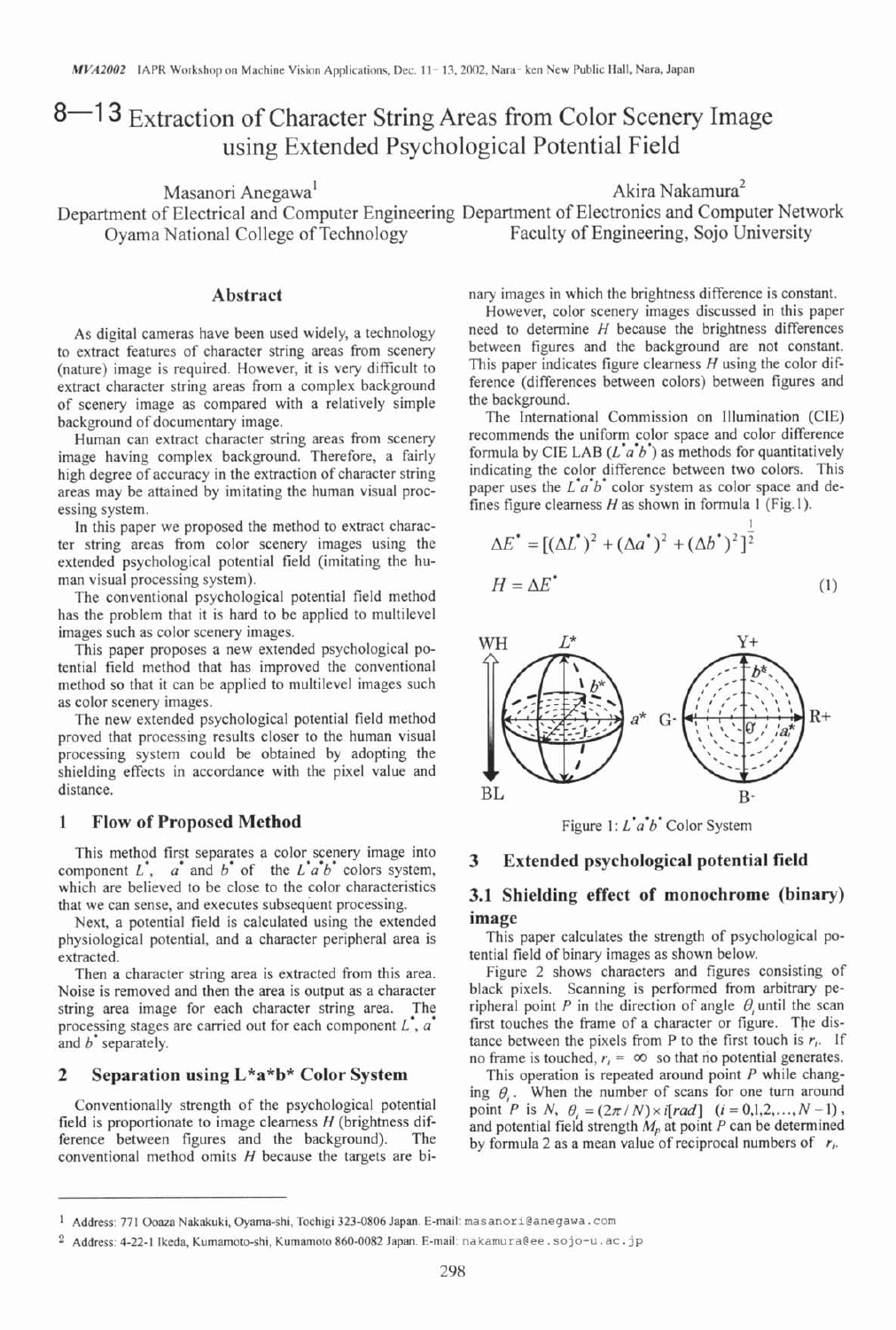

Figure 2: Calculate potential of binary image

# **3.2. Differences between monochrome (binary) images and color scenery images**

Figure 3(a) shows a monochrome (binary) image. Figure  $3(b)$  shows the section view of the segment between  $a$ and *b* in Figure 3(a). As shown in Figure 3(b), the monochrome (binary) image assumes character pixels as a high wall and stops scanning between a and *b* at the point where the scan first touches the wall. Stopping scanning yields non scanned area, named the shielding area, and this effect is called the shielding effect.

Figure 4(a) shows a color scenery image, and Figure 4(b) shows the section view of the segment between d and *e.* As shown, the pixels of the color scenery image have values in varieties of level, which make it difficult to determine what level of values as a wall.

Furthermore, in the scenery image shown in Figure 4(b), the inside of the signboard where characters are written is a separate area from the outside of the signboard even in one image. The potential values inside the signboard must not depend on the information outside the signboard. For preventing this kind of dependence, a wall of shielding effect is needed to be placed on the boarder line between the inside and outside of the signboard. Thus the shielding effect for color scenery images is more important than that for monochrome (binary) images.



Figure **3:** Shielding effect of monochrome (binary) image





### **3.3 Shielding effect for color scenery images**

The method proposed in this paper implements shielding effect for color scenery images as follows. We introduce "clearness" which is defined as color difference between the scanning point and its background. When the accumulated total value of clearness for all pixels on a scanning line (one scan direction) reaches a certain level, the applicable pixel is recognized as a wall and scanning in that direction is interrupted.

The shielding effect for color scenery images is explained using Figure 5(a). For this explanation only, color values are represented using the gray scale (0 to 255) and clearness *H* of figures is represented using the absolute values of the differences between figure background values. This explanation also uses 255 as the threshold of the accumulated total value of clearness at which scanning is to be interrupted. Figure 5(b) shows the section view of scanning in the direction of  $\theta_{\alpha}$  from point P in Figure 5(a). The intersections between the scanning line and lines  $I_1$ ,  $I_2$ , and  $l_3$  are respectively  $P_{\alpha 60}$ ,  $P_{\alpha 100}$ , and  $P_{\alpha 150}$ .

 $P_{ij}$  indicates the *j* th pixel when scanning is performed in the direction of  $\theta$ , from a starting point P, which is selected arbitrarily from pixels not yet scanned. The distance between points P and  $P_{ij}$  is  $r_{ij}$  and clearness is  $H_{ij}$ . In Figure 5(a), the background value is 100 and the values of lines  $l_1$ ,  $l_2$ , and  $l_3$  are respectively 0, 255, and 128. The clearness values of  $P_{\alpha 60}$ ,  $P_{\alpha 100}$ , and  $P_{\alpha 150}$  are thus represented by formula 3.

The value of the background area other than lines *I,, 12,*  and  $I_3$  is same as the point  $P$  and therefore clearness is 0. This leads to  $H_{\alpha 60} + H_{\alpha 100} = 255$ . Because threshold 255 is reached, scanning in the direction of  $\theta_{\alpha}$  is interrupted at  $P_{\alpha 100}$ . Consequently,  $P_{\alpha 150}$  that is in the shielded area, is not included in calculation.

The formula of extended psychological potential using this shielding effect is given by Formula 4. Where *n,* is number of pixels scanned in the direction of  $\theta$ , when the accumulated total value of clearness (compared with the point P) reaches the threshold, and *N'* is the total number of pixels on all scanning lines.

In addition, function *fix)* (sigmoid function) that clarifies high or low potential levels is applied to the formula 4 to form a final formula 5 for extended psychological potential.

$$
H_{\alpha 60} = |P - P_{\alpha 60}| = |100 - 0| = 100
$$
  

$$
H_{\alpha 100} = |P - P_{\alpha 100}| = |100 - 255| = 155
$$
 (3)

$$
H_{\alpha 150} = |P - P_{\alpha 150}| = |100 - 128| = 28
$$

$$
M_{p} = f\left(\frac{1}{N}\sum_{i=0}^{N-1} \frac{1}{n_{i}} \sum_{j=1}^{n} \frac{H_{i j}}{r_{i j}}\right)
$$
(4)

$$
f(M_p) = \frac{1}{1 + \exp(-aM_p)}
$$
(5)  

$$
a = constant
$$

299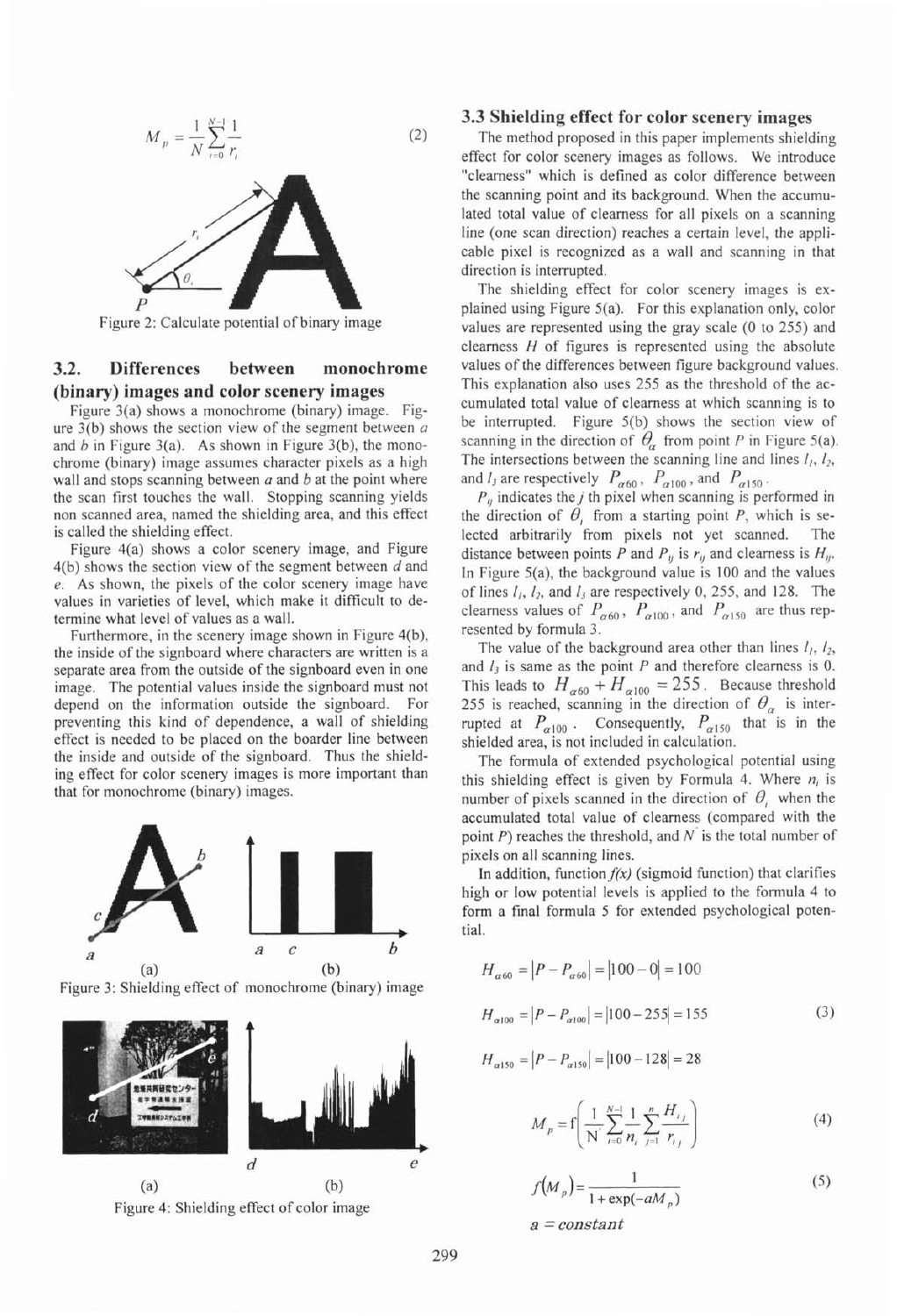

Figure 5: Explain of shielding effect

# **3.4 Example of shielding effect for color scenery images**

In Figure 6, black areas are the scanned and calculated areas that the starting points a,b,c,d are chosen as examples out of all pixels in the original image. The shielding effect is effective to cut down the amount of calculation, because the shielding areas are need not calculation. Moreover, Figure 6 tells that the margin of the scanned (black) areas matches well with the boundary of the character areas. Consequently, we concluded that this method, utilizing potential field and the shielding effect, matches well with the human visual characteristics and can be applicable to color scenery image. This method, named the extended psychological potential field methd, is an extension of previously proposed method using potential field.<sup>[5]</sup>

Figure 7(a) shows the intermediate image of applying extended psychological potentials to the original image. Figure 7(b) shows the final image of that processing.

The characteristics of potentials have been emphasized by *f(x)* (sigmoid function) in the final image of Figure 7(b), compared with the intermediate image of Figure 7(a).



Original image









(a)  $M_p$  image (b)  $f(M_p)$  image

Figure 7: Example of extended psychological potential field

# **4 Extraction of character string areas**

### **4.1 Extraction of character peripheral areas**

Figure 7 thus tells that the extended psychological potential field well matches psychological concepts. The potential field shows high values for:

frame lines of walls and signboards,

parts that show high complexity such as wood and soil, and

character strings and figures on signboards.

The figure also shows that the character string areas with high potential in the signboard are surrounded by the character string peripheral area with low potential.

In this background, the areas with low potential (the range  $0 < P < 50$  is specified in this experiment) are character string peripheral areas (Fig.8).



Figure 8: Extraction of character peripheral areas

#### **4.2 Extraction of character string areas**

An area with high potential (the range  $100 < P < 255$  is specified in this experiment) in the character string peripheral area is extracted as a character string area.

This processing enables more accurate extraction of only character string areas (See Fig.9). However, as seen in Figure 9, the image of the extracted character string areas (b) includes very small noise components.